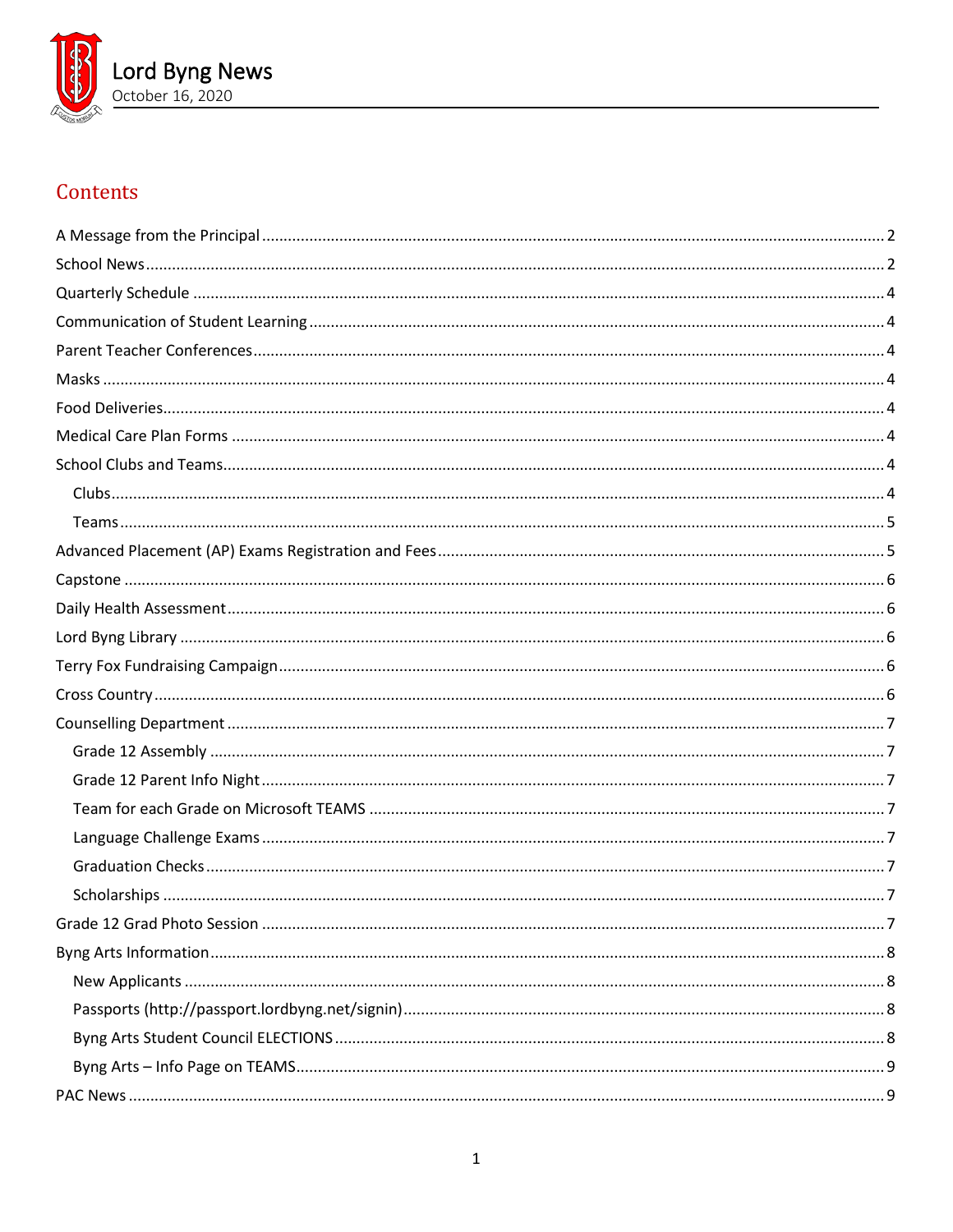#### <span id="page-1-0"></span>**A Message from the Principal**

Dear Lord Byng, Parents, Students and Community Members,

I want to take this opportunity to thank our teachers as they work to complete their assessment of student learning for this mid-point in our first quatre of the school calendar. Parents and students will have access to this mid-quatre report that serves in place of an interim next week. As we continue to make our way along our continuum of learning throughout the pandemic each step along the way has been new and our teachers and staff have been asked once again to navigate through unknown waters with the current quarterly reporting timeline and process.

Amongst the many challenges and opportunities that the new reality has presented, our staff have been required to come up with key strategies for remote and blended learning as well as how to continue to engage students with a compressed model of learning. I am very glad to report that they have done so with professionalism and pride and each day that I have the privilege to walk into a classroom I am always impressed by the innovation, creativity and commitment that they demonstrate in their work.

One of the many questions that our students and parents have been asking is the return of school athletics and clubs. Both activities are a vibrant and essential part of our school and provide richness and learning opportunities beyond the scope of our core subject and curricula areas. The district has provided a guideline for our athletics program to begin in alignment with the strict health and safety protocols that are currently in place and our Athletics Director Mr. Kevin Sanders has been working with the guidelines to develop a plan for the school. The school has also begun the process of providing an opportunity for clubs to restart and the school will shortly begin the process of reopening clubs through the Microsoft Teams learning platform under the supervision of teacher sponsors.

Next week I look forward to our scheduled PAC information evening on Wednesday October 21<sup>st</sup> at 7:00 pm and would like to thank our PAC chair Kirsten McAllister and co-chair Tammy Baltz for hosting these Zoom meetings and providing an opportunity for our staff to answer important questions as we continue to navigate through our current reality.

Thanks for your continued support it is very much appreciated,

<span id="page-1-1"></span>Mr. Wilmann

#### **School News**

#### **Mr. Gustainis's Grade 8 Math Class**

The Grade 8 students in Mr. Gustainis's class were using the shadows of shrubs and tree to calculate their heights. Each group of students was equipped with a metre stick and a formula that provided the ratio needed to calculate the height of each tree using the shadow of the tree as the reference point!!!

One pair of students used the same method to measure Mr. Wilmann's height!

Wow, what a great way to bring math to life!

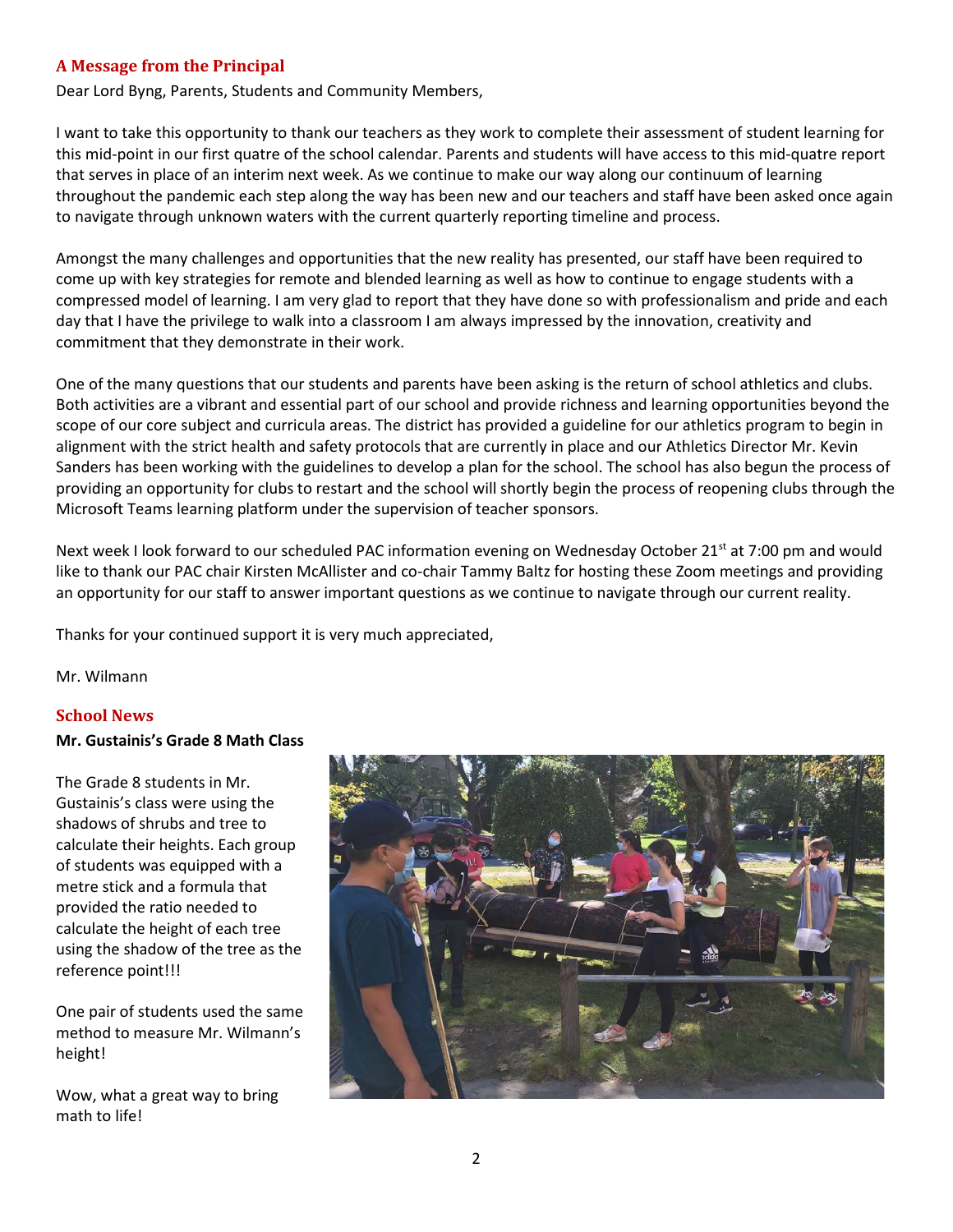#### **Terry Fox Run**

Another opportunity to take learning into the open was the Terry Fox Run with students and staff taking to the forests of our neighborhood in the annual fight against cancer.

Big thanks for organizing this school event goes to our event coordinators Mr. Jack and Mr. Sandher and every one of our PE department members for setting up and managing the event.





The weather was nice and sunny. Students signed up ahead of time and took part during morning or afternoon flextime. The students ran well and had an enjoyable experience. All students who completed the run earned a prize which was either a gift card or a t-shirt. Thank you to the entire PE staff for pulling the event off without a hitch.

Also, thank you to Ms. Coulter for coordinating the sign up, Mr. Howes who organized his yearbook class to take photos, Ms. Radic, for helping with marshalling, and Mr. Campbell for being our first responder. Props to Mr. McKeen, Mr. Raoul, and Mr. Fung who all were out running during the event.

Here is the list of the top times on the 2.2 kilometre course (students went at different times, so they were asked to time themselves). Some students chose not to time themselves:

Girls 1st Skye Higgins-9:40 2nd Julie Zuo-10:70 3rd Ingrid Li-11:09 4th Catherine Chen-12:00 5th Risa Nakamura-14:00 6th Elise Trinder-14:30 7th Elaine Zhuo-14:59 8th Jaqueline Chen-19:00 9th Alina Huang-19:10

Boys 1st Zachary Mullin-7:58 2nd Paul Paetzel and Jacob De Wijze-8:12 4th Eli Mulli-8:27 5th Isaac Dance-8:59 6th Marko Radic-9:00 7th Victor Li-10:00 8th Nick Watchorn-10:14 9th Aiden Liu-10:17 10th Adrian Kan-10:30

You can still donate to the fundraising campaign by clicking [HERE!](https://secure.terryfox.ca/registrant/TeamFundraisingPage.aspx?TeamID=915903)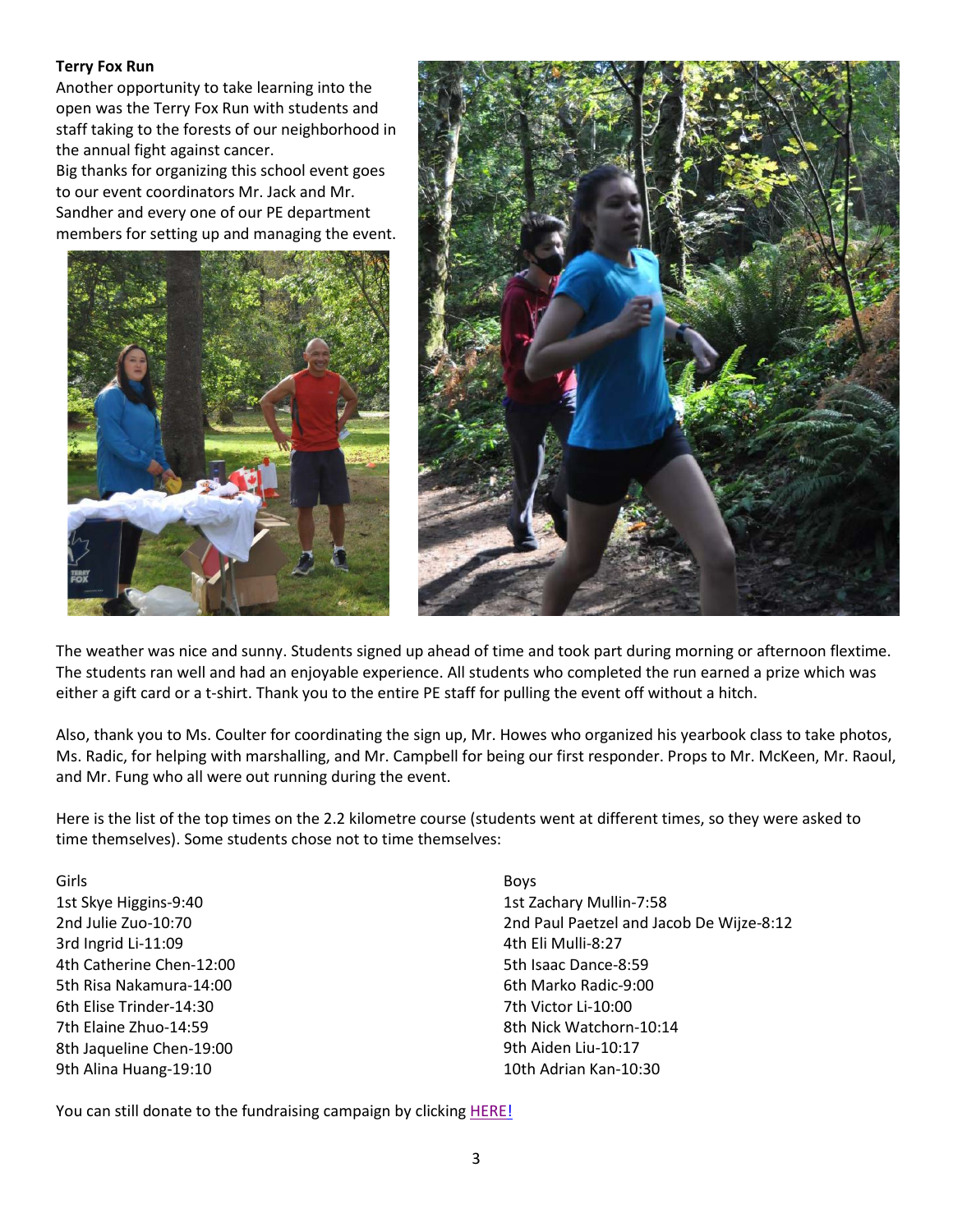## <span id="page-3-0"></span>**Quarterly Schedule**

Reminder that your D1(P1) class will be remote next week, and your D1(P2) class will be face to face (F2F). See rotation schedule: [Student F2F Rotation Calendar.](https://www.vsb.bc.ca/repository/SBAttachments/8e11130a-23bc-4157-9294-1c252018cc4d_STUDENTF2FandRemoteBlockCalendar2020-2021.pdf)

#### <span id="page-3-1"></span>**Communication of Student Learning**

The [purpose of assessment](https://www.vsb.bc.ca/site/csl/assessment/Pages/Guiding-Principles-of-Assessment.aspx) is to facilitate learning. With clear communication of how learning is going, students can reflect and plan for their own growth with the support of their teachers and families.

Next week, on Wednesday, October 21<sup>st</sup>, mid-quarter reports will be published. We invite all students and families to embrace this time as an opportunity for discussion and goal setting. Ultimately, we wish for all students to be able to answer the following three questions:

- o *Where am I in my learning?*
- o *Where do I need to go?*
- o *What do I need to get there?*

This year, for Grade 8 and 9 courses, progress of learning will be communicated using proficiency scale levels as opposed to letter grades and percentages. The use of a proficiency scale helps students and teachers more clearly articulate what each level looks like in the learning of skills and competencies over time.

The proficiency scale is defined as follows:<br>**Proficiency Scale:** 

| <b>BEGINNING</b>                                                                                                                      | <b>DEVELOPING</b>                                                                                                             | <b>APPLYING</b>                                                                                                                | <b>EXTENDING</b>                                                                                                                    |  |
|---------------------------------------------------------------------------------------------------------------------------------------|-------------------------------------------------------------------------------------------------------------------------------|--------------------------------------------------------------------------------------------------------------------------------|-------------------------------------------------------------------------------------------------------------------------------------|--|
| The student demonstrates an<br><i>initial</i> understanding of the<br>concepts and competencies<br>relevant to the expected learning. | The student demonstrates a<br>partial understanding of the<br>concepts and competencies<br>relevant to the expected learning. | The student demonstrates a<br>complete understanding of the<br>concepts and competencies<br>relevant to the expected learning. | The student demonstrates a<br>sophisticated understanding of<br>the concepts and competencies<br>relevant to the expected learning. |  |

<span id="page-3-2"></span>Thank you for taking this opportunity to have learning conversations as a family.

#### **Parent Teacher Conferences**

Due to the COVID-19 meeting restrictions and protocols this event has been cancelled. Please reach out to individual teachers for an update on your child's progress through e-mail and/or arrange for a phone conversation if required. Students will not be dismissed at 2pm on this day as previously scheduled.

#### <span id="page-3-3"></span>**Masks**

<span id="page-3-4"></span>Reminder to students that masks must be worn while outside your learning cohort (hallways, office, etc.).

#### **Food Deliveries**

Food delivery services are not allowed on school property. Students are asked to eat lunch at home. If this is not possible please bring food or meet food delivery providers offsite.

#### <span id="page-3-5"></span>**Medical Care Plan Forms**

If your child has a medical condition (diabetes, asthma, anaphylaxis, seizures, or any other health concerns), please have your child come to the office to pick up a medical care plan form.

#### <span id="page-3-6"></span>**School Clubs and Teams**

#### <span id="page-3-7"></span>*Clubs*

At this time, all clubs will be held remotely via TEAMS. Any students that would like to start a club are asked to find a teacher sponsor.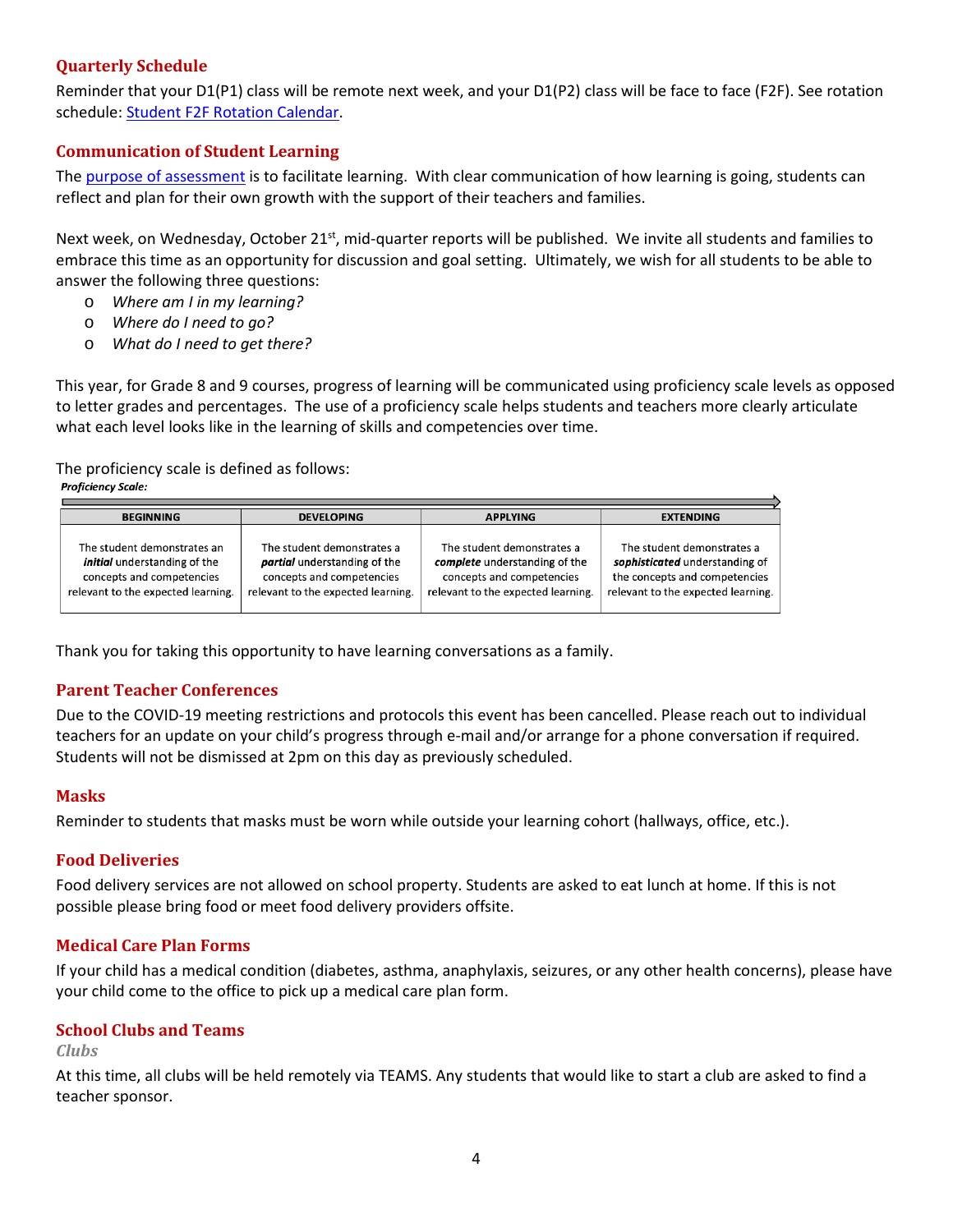#### <span id="page-4-0"></span>*Teams*

Effective October 13, 2020 VSB's senior management has approved schools to move **to stage 2 for extra-curricular athletics**. Here are the key points for stage 2:

## **Teams will be allowed to practice under the following conditions:**

- All participants can safely physically distance for practice (Practice plans will be approved by the Athletic Director and Administration).
- Only Teacher/Staff coaches are allowed. NO community/parent coaches are permitted as this time.
- No spectators are allowed.
- No inter-school sports are allowed at this time.
- No scrimmages or intramurals are allowed within schools at this time.

Individual teacher coaches will be contacting students about when their sports are going to start.

Mr. Sandher Athletic Director

## <span id="page-4-1"></span>**Advanced Placement (AP) Exams Registration and Fees**

Congratulations on enrolling in an Advanced Placement Course at Lord Byng Secondary. To register for your AP exam, you must complete the following steps:

- 1. Order an AP Exam via MyAP
	- o Sign into [myap.collegeboard.org](https://myap.collegeboard.org/login)
	- o Use the access codes provided by your AP teacher(s) to join your AP class section(s).
	- o Under "Order Exam?" change "Undecided" to "Yes"
		- **If not ordering an AP exam, change "Undecided" to "No"**
	- o Deadline for AP Calculus, AP Computer Science, AP English Literature and Composition, AP French Language and Culture, AP Drawing and AP 2D Art and Design: **November 6th, 2020**
	- o Deadline for AP Statistics: **March 5th, 2021**
- 2. Pay AP Exam Fee online using the [vsb.schoolcashonline.com](https://vsb.schoolcashonline.com/) system (see Lord Byng website for more information on this system)
	- o For AP Calculus, AP Computer Science, AP English Literature and Composition, AP French Language and Culture, AP Drawing and AP 2D Art and Design:
		- Payment window will be open for AP exam payment between October 19<sup>th</sup> and **November 6<sup>th</sup>**, **2020**
	- o For AP Statistics:
		- Payment window will be open for AP exam payment between February 15<sup>th</sup> and March 5<sup>th</sup>, 2021
	- o AP Exam Fee: \$140

#### **Advanced Placement Exam Schedule**

| Exam                                  | <b>Date</b>                                                                                              | <b>Time</b> |
|---------------------------------------|----------------------------------------------------------------------------------------------------------|-------------|
| AP Calculus AB                        | Tuesday, May 4th                                                                                         | $8:00$ am   |
| AP Computer Science A                 | Thursday, May 6th                                                                                        | 12:00 pm    |
| AP English Literature and Composition | Wednesday, May 5 <sup>th</sup>                                                                           | 8:00 am     |
| AP French Language and Culture        | Monday, May 10 <sup>th</sup>                                                                             | $8:00$ am   |
| <b>AP Statistics</b>                  | Thursday, May 13th                                                                                       | 12:00 pm    |
| <b>AP Drawing</b>                     | Portfolio Submission Final Deadline: Fri, May 7th<br>(Portfolios need to be completed before this date.) |             |
| AP 2D Art and Design                  |                                                                                                          |             |

*For students not enrolled in an AP class at Lord Byng please visit the [VSB website](https://www.vsb.bc.ca/Student_Learning/Secondary/Advanced_Placement_Exams/Pages/Default.aspx) for more information.*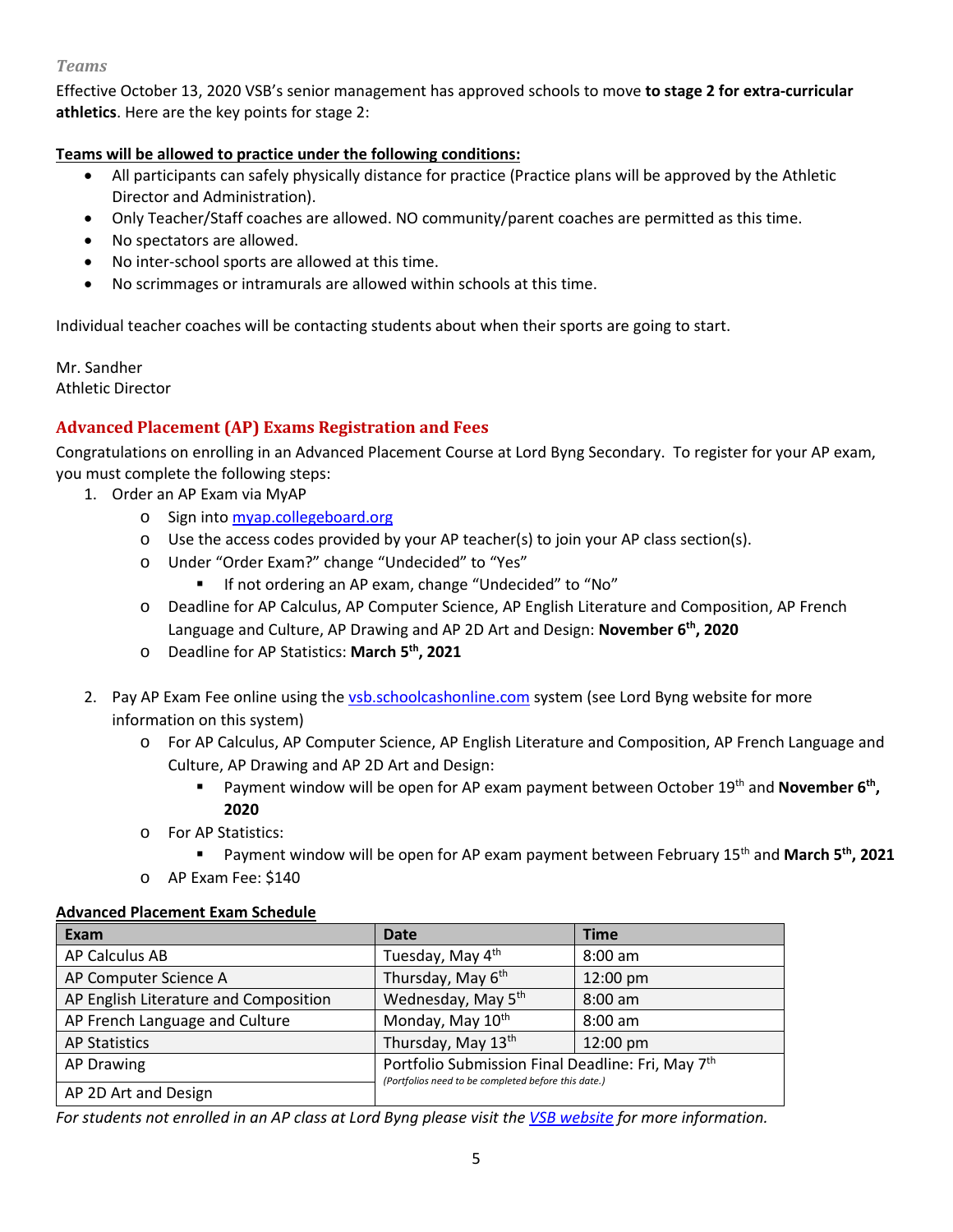## <span id="page-5-0"></span>**Capstone**

Attention all Grade 12 students and parents,

We would like to bring to your attention that one of the requirements for graduating high school is the completion of a Capstone Project. The Capstone teachers have created a Microsoft Team to facilitate guidance. Your Capstone is a culminating project, presentation, or performance that allows students the opportunity to consolidate and showcase the learning from their school and life experience into a meaningful and relevant product. Students will use innovation, cross curricular knowledge, and critical thinking skills in an area of interest as the basis for the project, which is applicable to a real-world concept. It is incumbent on students to be checking the platform on a regular basis to ensure success in their Capstone Project.

Thank you, Ms. Schnieder, Mr. Booker, Mr. Barksi, Mr. Gustainis

#### <span id="page-5-1"></span>**Daily Health Assessment**

Please see the revised [Daily Health Assessment](https://www.vsb.bc.ca/repository/SBAttachments/8e11130a-23bc-4157-9294-1c252018cc4d_DailyHealthAssessment-Student_Sept15003.pdf) form (revised Sept. 15, 2020). If any of your children are experiencing any of the symptoms of illness on the form, contact a health-care provider for further assessment. This includes 8-1-1, or a primary care provider like a physician or nurse practitioner.

### <span id="page-5-2"></span>**Lord Byng Library**

The library will be up and running, with some adjustments, this year. We are trying to support student learning and reading as safely as possible. We will not have in and out privileges into the library for students to check out books, however, they will be able to request books.

Students are encouraged to access *lordbynglibrary.weebly.com* to browse the catalogue. There is a BOOK REQUEST FORM button that allows students to enter information on how the Ms. Rezler can locate them when they are at school in order for the books to be delivered to them during that class. Additionally, there is a BOOK REQUEST FORM on the library door for students to fill out with a red folder for the drop off of the form.

It is so important that students continue to read. Ms. Rezler is happy to help with book recommendations as well as research for assignments. Please email her if your student has any questions or would like some support from the library on their school work.

#### *KEEP ON READING!!*

<span id="page-5-3"></span>If you still have any books at home, please return them as soon as possible. Thank you.

#### **Terry Fox Fundraising Campaign**

So far, we have raised approximately \$3,600 for the Terry Fox fundraising campaign. Donations can still be made on-line or in person to your current quarter one teachers.

Please click [HERE](https://secure.terryfox.ca/registrant/TeamFundraisingPage.aspx?TeamID=915903) to donate and help us reach our goal of \$8000. Thank you for your supporting our school in the fight against cancer and continuing Terry's legacy! #terryfoxschoolrun @terryfoxfoundation

#### <span id="page-5-4"></span>**Cross Country**

Cross country runners are currently meeting for socially distanced run with their peers. Please email Mr. Jack at [bjack@vsb.bc.ca](mailto:bjack@vsb.bc.ca) if you would like your email (or your child's email address), added to the email list. These runs are on Mondays and Wednesdays from 3:30 to 5:00 pm at Camosun Park and are headed up by Grade 12 students. If we move into stage 2 and 3, we will be able to have regular practices and even some competitions. Contact Mr. Jack if you have any questions.

Mr. Jack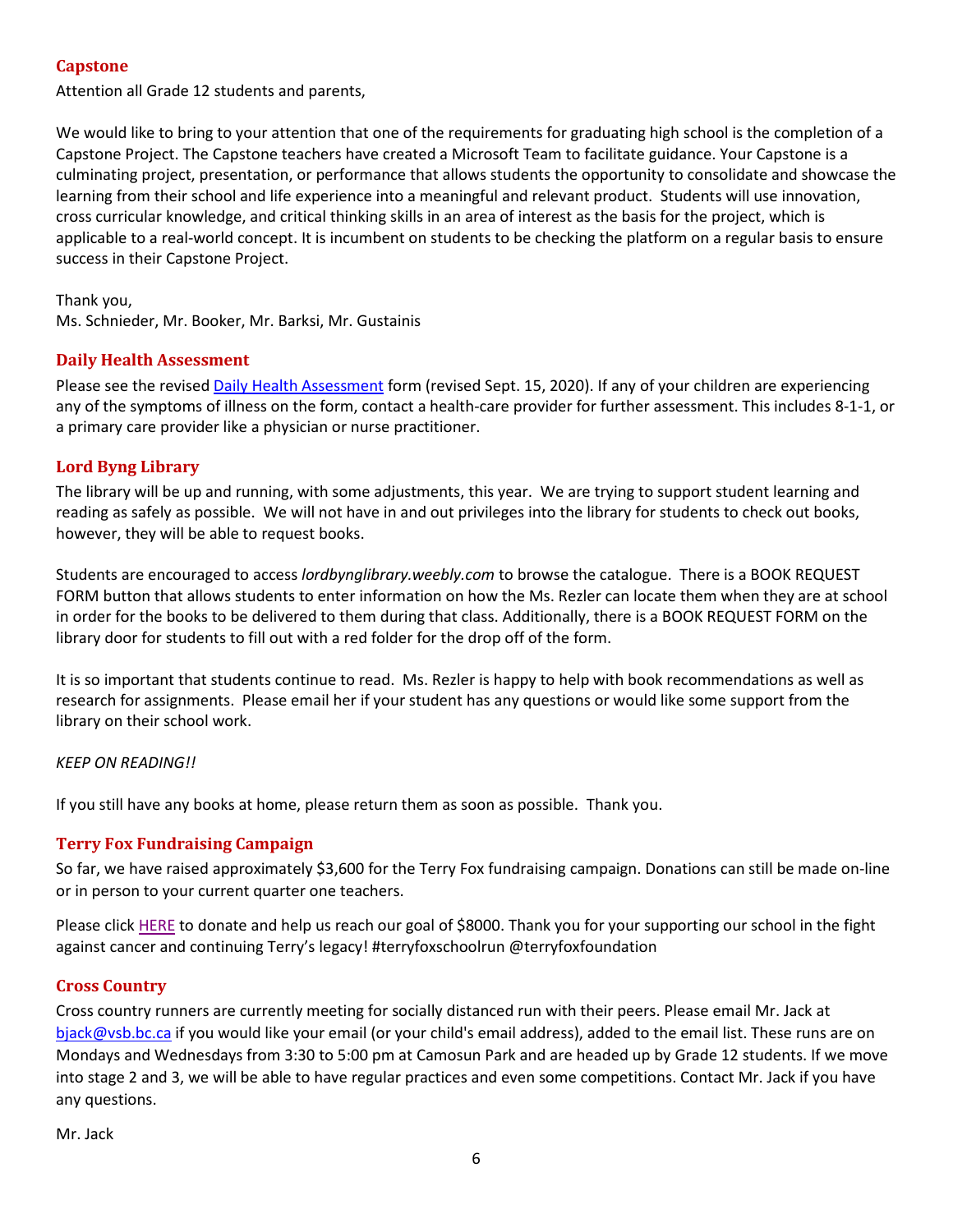## <span id="page-6-0"></span>**Counselling Department**

Counsellors have been assigned to students by their last name (for all grades):

| A to Gr | Mr. R. Greenshields rgreenshields@vsb.bc.ca                 |
|---------|-------------------------------------------------------------|
| Gs to L | Ms. J. Radic jradic@vsb.bc.ca                               |
| M to Te | Mr. R. Rymer rrymer@vsb.bc.ca (Ms. Smith is currently away) |
| Tf to Z | Ms. Birsan ibirsan@vsb.bc.ca                                |

#### <span id="page-6-1"></span>*Grade 12 Assembly*

Counsellors are organizing a grade 12 assembly on Wednesday, October 28<sup>th</sup> during Flex A and Flex B. More information is on the Grade 12 [TEAMs](https://teams.microsoft.com/l/channel/19%3ae7e4fec8cb2e4292b0ddc74d3dbca036%40thread.tacv2/General?groupId=1a3c2e10-7b6c-46ac-8286-7f303f1e4397&tenantId=0b8a2e58-7b30-4a08-bab7-d75559e0e3a5) page.

### <span id="page-6-2"></span>*Grade 12 Parent Info Night*

Save the Date! Counsellors are organizing a *Post Secondary and Beyond Info Night* on Tuesday, November 3<sup>rd</sup> at 7pm. This is will be a virtual Zoom presentation, more information will be provided soon.

### <span id="page-6-3"></span>*Team for each Grade on Microsoft TEAMS*

Counsellors are organizing classroom groups for each grade on Microsoft Teams platform. All the grades Grade 12 classes/classrooms are now up and running. Students will be able to click on for example, **Grade 12 - 2020/21 (Counselling) team** if they are a grade 12 student, and read all the various posts on graduation, scholarships, postsecondary information, volunteering opportunities, etc. We hope that you check this regularly as it will contain super valuable information. Any students that are not part of their grade counselling TEAM please notify your counselor.

#### <span id="page-6-4"></span>*Language Challenge Exams*

Language Challenge Exams: Information about Language challenge exams can be found in the counselling office. Please note that students are required to fill out the forms online this year and then print out the completed forms to return to counsellors. Handwritten applications will be returned to be filled out online and then printed. The due date for the application is November 6, 2020. We are not able to take ANY late applications.

<span id="page-6-5"></span>Please see Lord Byng website for all the details: [Language Challenge Exams and External Credits](https://www.vsb.bc.ca/schools/lord-byng/Teaching-and-Learning/Classes-and-Departments/Counselling/Pages/Language-Challenge-Exams-and-External-Credits.aspx?rf=830e511d-a1a4-4faf-99d0-28b1736820df)

#### *Graduation Checks*

#### Dear Grade 12s,

Counsellors are currently working on checking that all of you have all the high school graduation requirements needed for your high school Dogwood diploma. Please continue to check your transcripts through BCeID or student transcript website: <https://www2.gov.bc.ca/gov/content/education-training/k-12/support/transcripts-and-certificates>. If you are missing a grad requirement, eg. PE 10, your counsellor will be meeting with you this month and helping you with a plan on how to meet this. Please note that BCeID transcripts will be updated next week. If you are looking at them now, and your summer school courses are not on there it is because we are in the process of getting them uploaded. This should be uploaded very soon.

#### <span id="page-6-6"></span>*Scholarships*

#### Dear Grade 12s,

For scholarship info please check our Teams Grade 12 Counselling group. Also some information can be found on our school website: <https://www.vsb.bc.ca/schools/lord-byng/Guidance-and-Support/Grade%2012/Pages/Scholarships.aspx>

#### <span id="page-6-7"></span>**Grade 12 Grad Photo Session**

It is not too late to schedule an appointment for Grad Photos! Please see link for more info and to book your appointment:<https://artona.com/schools/BYNG/programs/graduation>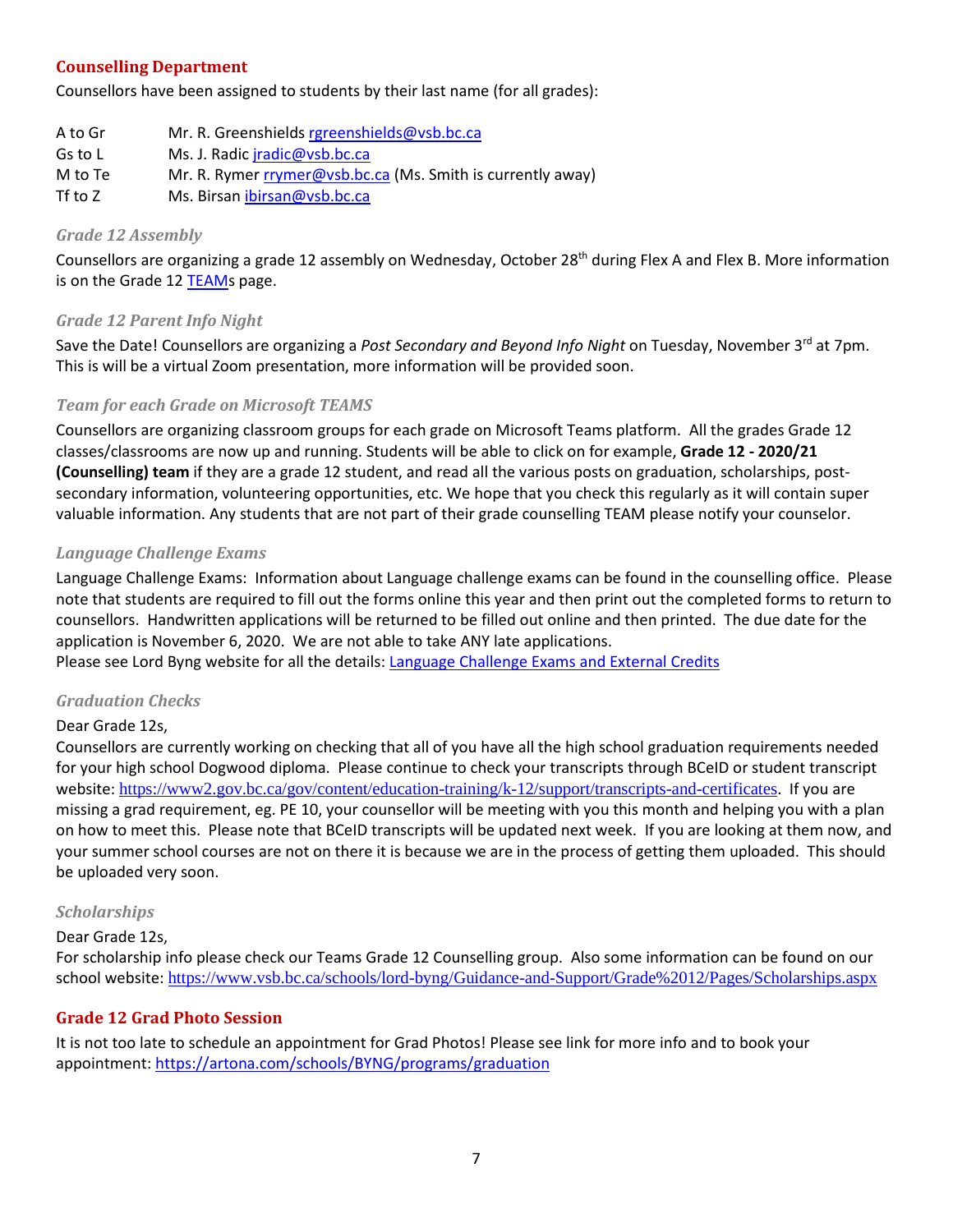### <span id="page-7-0"></span>**Byng Arts Information**

#### <span id="page-7-1"></span>*New Applicants*

In response to Covid-19, we are reworking our intake process, keeping what we can and coming up with new steps where necessary. Please consult our website for the most up to date information:<http://byng2.vsb.bc.ca/byngarts/> To help keep you informed, we will post a set of information videos on November 4th (this is in lieu of our Parent Info Night). Online applications will be available beginning November 9th. We will not use physical applications this year.

## <span id="page-7-2"></span>*Passports [\(http://passport.lordbyng.net/signin\)](http://passport.lordbyng.net/signin)*

We have added several new achievements to unlock on the Passport site:

• ART DOUBLE TAKE: *Recreate a classic artwork with you as the star and post your photo in our TEAMS Gallery. (ex. Olivia channels Banksy below)*



- LORD BYNG GALLERY VISIT: Visit our school gallery and take a selfie in front of your favorite work on display.
- RAISE THE (House) ROOF: Now that you have been sorted, show your House spirit by taking a selfie that references your House (write out a quote, dress the part, take the mike, conduct a concerto... show your creativity)
- TAKE THAT COVID: Art will find a way. You celebrated the arts by going to a performance online, playing in a concert while respecting social distancing, viewing art from afar, etc. Take a photo of your computer screen, a selfie of you performing, or the art you saw. Hit Submit Proof and share.

## <span id="page-7-3"></span>*Byng Arts Student Council ELECTIONS*

Elections will take place next week. Thank you to everyone who stepped forward. Our list of candidates is below:

| <b>First Name</b> | Last Name | Position applying for |
|-------------------|-----------|-----------------------|
| Mindy             | Lee       | President             |
| Theo              | Robson    | President             |
| Grace             | Du        | Vice-President        |
| Pamela            | Peng      | Vice-President        |
| Megan             | Wang      | Vice-President        |
| Sarah             | Wang      | Vice-President        |
| <b>Nina</b>       | Chen      | Secretary / Treasurer |
| Camille           | Griffiths | Secretary / Treasurer |
| Isabelle          | Printz    | Secretary / Treasurer |
| Darren            | Yang      | Secretary / Treasurer |

Learn more about each candidate by going to the Byng Arts Team site and reading their profiles.

We are very excited to bring the council back together to create something amazing out of the current reality we all live in. The Executive members lead the council, organize the planning and execution of events, and inspire all members to work together to overcome problems and find creative solutions. The election is NOT a popularity contest - each Executive position requires strong commitment and dedication to the council. Please do your research before voting next week. Voting will take place on Teams.